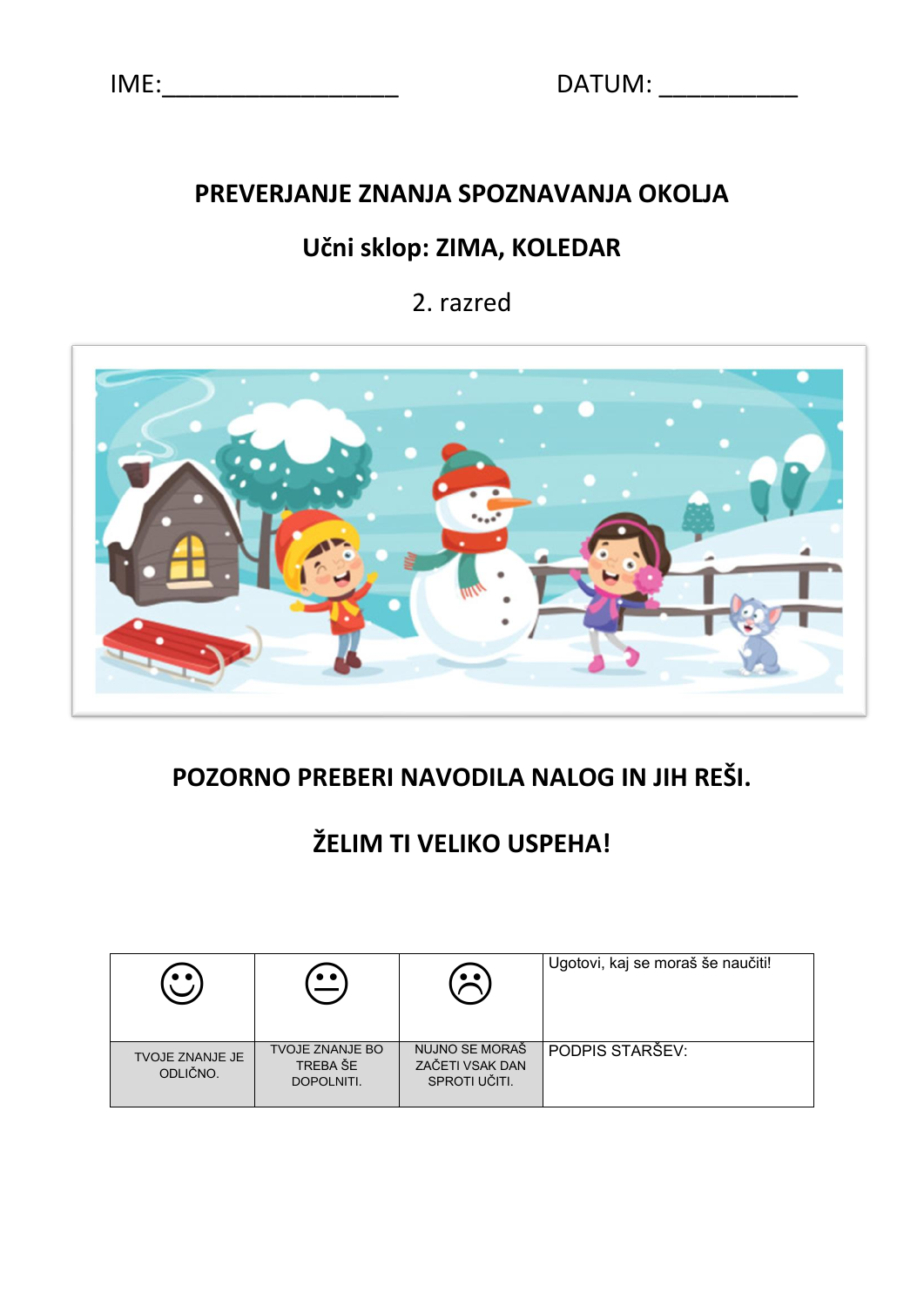## **1. OGLEJ SI FOTOGRAFIJO IN REŠI NALOGE.**



\_\_\_\_\_\_\_\_\_\_\_\_\_\_\_\_\_\_\_\_\_\_\_\_\_\_\_\_\_\_\_\_\_\_\_\_\_\_\_\_\_\_\_\_\_\_\_\_\_\_\_\_\_\_\_\_\_\_\_\_\_\_\_\_\_\_\_\_\_\_\_\_\_\_\_

\_\_\_\_\_\_\_\_\_\_\_\_\_\_\_\_\_\_\_\_\_\_\_\_\_\_\_\_\_\_\_\_\_\_\_\_\_\_\_\_\_\_\_\_\_\_\_\_\_\_\_\_\_\_\_\_\_\_\_\_\_\_\_\_\_\_\_\_\_\_\_\_\_\_\_

\_\_\_\_\_\_\_\_\_\_\_\_\_\_\_\_\_\_\_\_\_\_\_\_\_\_\_\_\_\_\_\_\_\_\_\_\_\_\_\_\_\_\_\_\_\_\_\_\_\_\_\_\_\_\_\_\_\_\_\_\_\_\_\_\_\_\_\_\_\_\_\_\_\_\_

\_\_\_\_\_\_\_\_\_\_\_\_\_\_\_\_\_\_\_\_\_\_\_\_\_\_\_\_\_\_\_\_\_\_\_\_\_\_\_\_\_\_\_\_\_\_\_\_\_\_\_\_\_\_\_\_\_\_\_\_\_\_\_\_\_\_\_\_\_\_\_\_\_\_\_

KATERI LETNI ČAS PRIKAZUJE FOTOGRAFIJA?

KATERI MESECI SPADAJO V TA LETNI ČAS?

NAPIŠI EN PRAZNIK, KI GA PRAZNUJEMO V TEM LETNEM ČASU.

NAŠTEJ TRI ŠPORTE, S KATERIMI SE LAHKO UKVARJAŠ V TEM LETNEM ČASU.

#### **2. DOPOLNI POVEDI.**

LETO IMA MESECEV.

PRVI MESEC V LETU JE \_\_\_\_\_\_\_\_\_\_\_\_\_\_\_\_\_\_\_\_\_\_\_\_\_\_\_\_\_.

ZADNJI MESEC V LETU JE \_\_\_\_\_\_\_\_\_\_\_\_\_\_\_\_\_\_\_\_\_\_\_\_\_\_.

SEDAJ SMO V LETU \_\_\_\_\_\_\_\_\_\_\_\_.

## **3. OBKROŽI, KAJ JE OZNAČENO NA KOLEDARJU.**

- A) TEDNI, LETNI ČASI IN DNEVI
- B) MESECI, TEDNI IN DNEVI
- C) DELI DNEVA, MESECI IN TEDNI

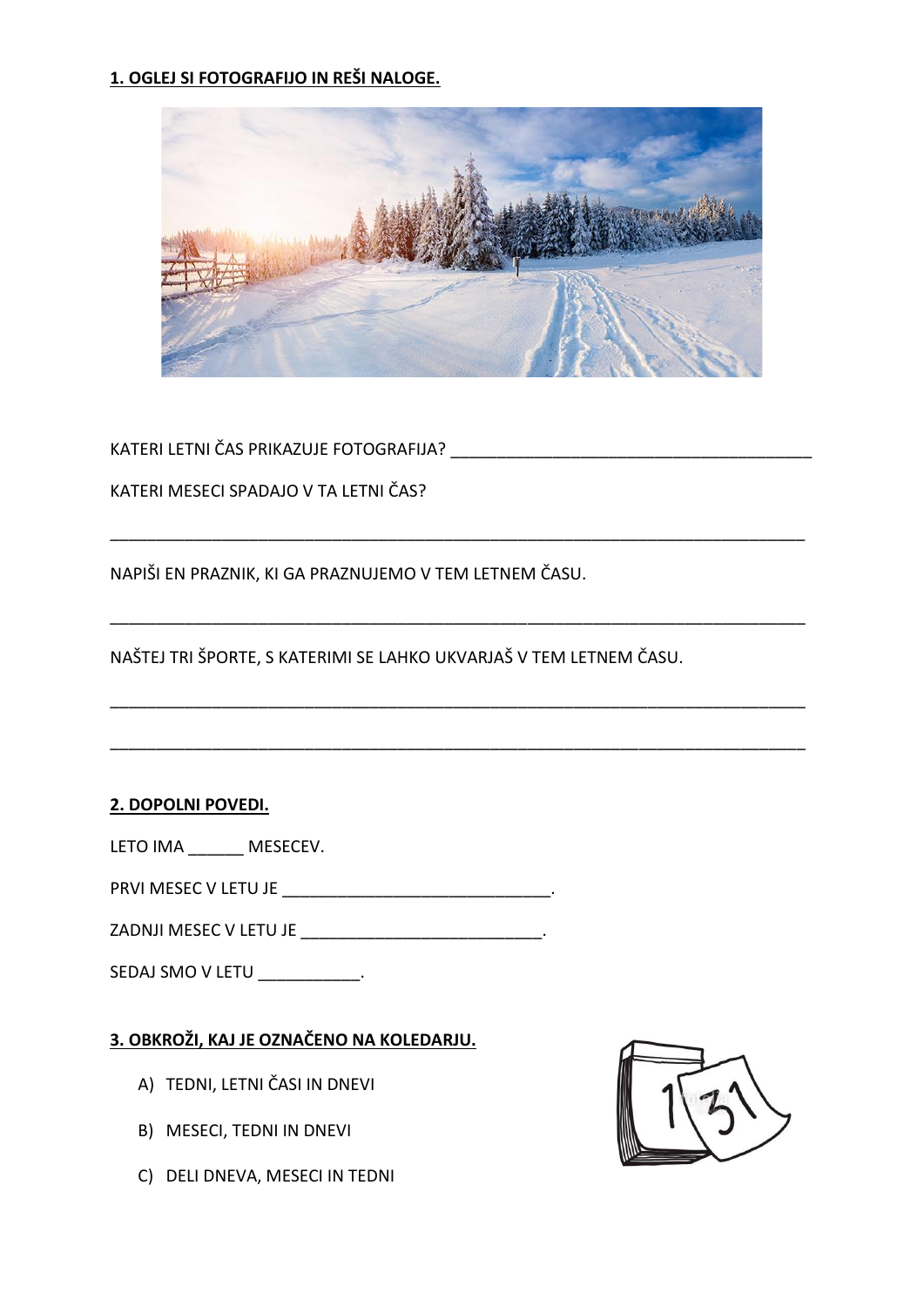#### **4. DOPOLNI.**

TEDEN IMA \_\_\_\_ DNI.

TO SO: \_\_\_\_\_\_\_\_\_\_\_\_\_\_\_\_\_\_\_\_\_\_\_\_\_\_\_\_\_\_\_\_\_\_\_\_\_\_\_\_\_\_\_\_\_\_\_\_\_\_\_\_\_\_\_\_\_\_\_\_\_\_\_\_\_\_\_\_\_

## **5. ČE JE TRDITEV PRAVILNA, POBARVAJ OKENCE PRED NJO Z ZELENO BARVICO, ČE TRDITEV NI PRAVILNA, PA Z RDEČO BARVICO.**

\_\_\_\_\_\_\_\_\_\_\_\_\_\_\_\_\_\_\_\_\_\_\_\_\_\_\_\_\_\_\_\_\_\_\_\_\_\_\_\_\_\_\_\_\_\_\_\_\_\_\_\_\_\_\_\_\_\_\_\_\_\_\_\_\_\_\_\_\_\_\_\_\_\_\_

| POZNAMO ŠTIRI LETNE ČASE.                  |
|--------------------------------------------|
| TEDEN IMA PET DNI.                         |
| LETO IMA SEDEM MESECEV.                    |
| VSI MESECI V LETU IMAJO ENAKO ŠTEVILO DNI. |
| KOLEDARSKO LETO SE ZAČNE 1. JANUARJA.      |
| JUNIJ JE 6. MESEC V LETU.                  |

\_\_\_\_\_\_\_\_\_\_\_\_\_\_\_\_\_\_\_\_\_\_\_\_\_\_\_\_\_\_\_\_\_\_\_\_\_\_\_\_\_\_\_\_\_\_\_\_\_\_\_\_\_\_\_\_\_\_\_\_\_\_\_\_\_\_\_\_\_\_\_\_\_\_\_

## **6. NAŠTEJ LETNE ČASE:** \_\_\_\_\_\_\_\_\_\_\_\_\_\_\_\_\_\_\_\_\_\_\_\_\_\_\_\_\_\_\_\_\_\_\_\_\_\_\_\_\_\_\_\_\_\_\_\_\_\_\_\_\_\_\_



| )<br>OPOLDAN – |  |
|----------------|--|
|                |  |
|                |  |
|                |  |
| DOPOLDAN-      |  |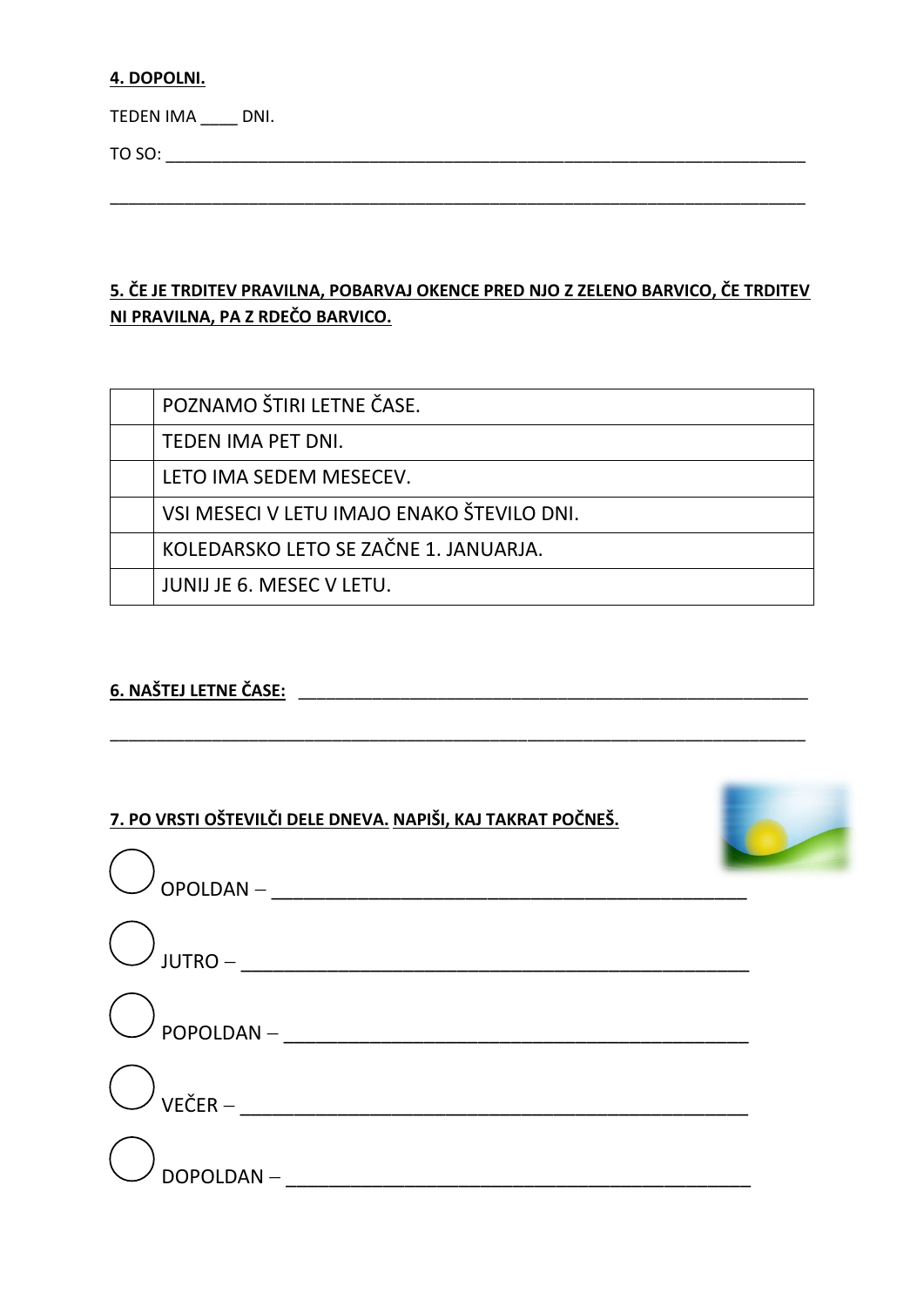## **8. PO VRSTI OŠTEVILČI MESECE, KOT SI SLEDIJO NA KOLEDARJU.**



## **9. S POMOČJO SPODNJEGA KOLEDARJA POIŠČI PODATKE.**

| <b>JANUAR</b>           |              |              |         |              |               |                |
|-------------------------|--------------|--------------|---------|--------------|---------------|----------------|
| <b>PONEDELJEK</b>       | <b>TOREK</b> | <b>SREDA</b> | ČETRTEK | <b>PETEK</b> | <b>SOBOTA</b> | <b>NEDELJA</b> |
|                         |              |              |         |              | 1             | $\overline{2}$ |
| $\overline{\mathbf{3}}$ | 4            | 5            | 6       | 7            | 8             | 9              |
| 10                      | 11           | 12           | 13      | 14           | 15            | 16             |
| 17                      | 18           | 19           | 20      | 21           | 22            | 23             |
| 24                      | 25           | 26           | 27      | 28           | 29            | 30             |
| 31                      |              |              |         |              |               |                |

KATERI MESEC PRIKAZUJE KOLEDAR?

V KATEREM LETNEM ČASU JE TA MESEC?

KOLIKO DNI IMA MESEC?

S KATERIM DNEVOM V TEDNU SE ZAČNE MESEC? \_\_\_\_\_\_\_\_\_\_\_\_\_\_\_\_\_\_\_\_\_\_\_

\_\_\_\_\_\_\_\_\_\_\_\_\_\_\_\_\_\_\_\_\_\_\_\_\_\_\_\_\_\_\_\_\_\_\_\_\_\_\_\_\_\_\_\_\_\_\_\_\_\_\_\_\_\_\_\_\_\_\_\_\_\_\_\_\_\_\_\_\_\_\_\_\_\_\_

ZAKAJ SO NEKATERI DNEVI OZNAČENI Z DRUGO BARVO?

KATERI DAN V TEDNU JE 19. JANUAR? \_\_\_\_\_\_\_\_\_\_\_\_\_\_\_\_\_\_\_\_\_\_\_\_\_\_\_

KOLIKO SOBOT JE V TEM MESECU?

NA KOLEDARJU OBKROŽI PRAZNIK.